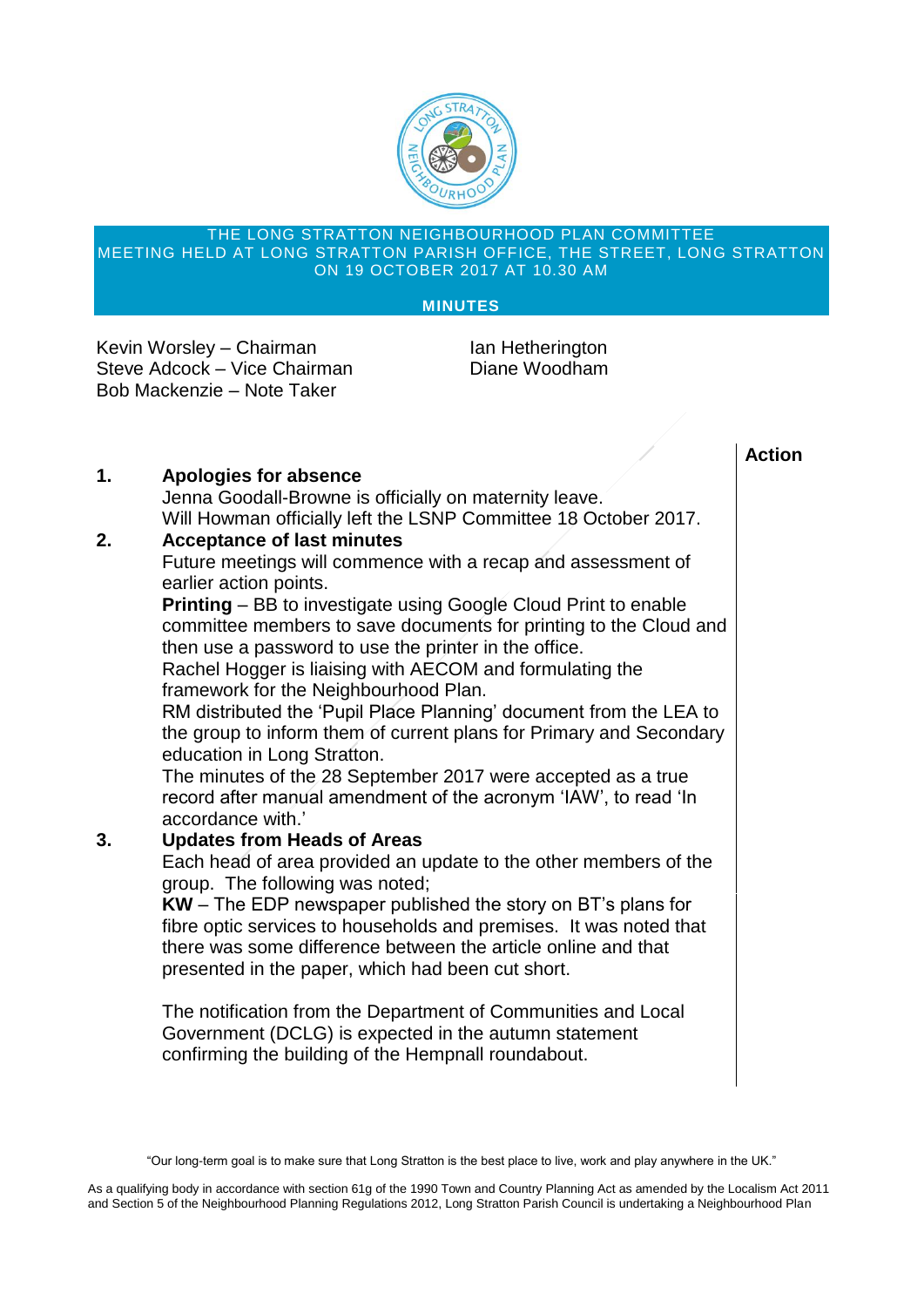The Parish Council have requested a masterplan from the Developers which details parish delineation of Tharston and Hapton and Long Stratton.

**IH** – The Estate Agent survey has currently had one reply, other responses are awaited. It appears that demand for bungalows exceeds supply. IH is preparing a survey for issue to local industry. **RM** – Dates of meetings with schools to be confirmed by Jane Blackwell.

**SA** – A meeting has been planned with the Long Stratton Football Club on 25 October 2017. SA to make contact with Long Stratton Cycling Club (J Briggs and B Horne), Long Stratton Harriers (running club) and the Cygnets and Swans (Netball Club) to ascertain their needs and requirements for inclusion in the Neighbourhood Plan. **DW** – At a meeting with Sheila Curtis, Practice Manager for the Long Stratton Partnership Surgery DW was informed that SC was to leave the practice and a new appointment will be made. The scheduled Patient Forum meeting was cancelled and a new date is awaited.

# **4**. **Field Study Trip Invite**

Following on from the trip to Aylesbury an Education Workshop on Custom and Self Build has been organised for 7 November 2017 in Wellingborough. IH to liaise with RH to ascertain if self-build needs to be considered in the Neighbourhood Plan and therefore if it is worth a representative attending the workshop.

# **5. Admin Assistant**

Corinne Haynes tendered her resignation as Admin Assistant to the LSNP. Her last contracted day is 11 November 2017 and Corinne has 8-9 hours owed to her and will be therefore work until 31 October 2017.

# **6. AECOM Update**

Ben Castelle has reported difficulties in obtaining the mapping data from SNDC. SNDC have advised data should be obtained from NCC. The mapping work cannot be formulated without the data. The SHMA is still continuing.

## **7. Market Town Study**

Richard Dolan has requested some information for the Market Town Study. The group is awaiting confirmation of the exact requirements before facilitating the request.

# **8. Most/Least/Improve Lists**

Following the interrogation of the data collected from the Fetes and Fairs in the Summer months the initial lists printed by SA and presented on the Boards, are now ready for updating. Changes required:

**Things to improve:** Additions – Shops and a bowling alley. **Like the least** – No significant changes.

**Like the most** – Additions – Allotments, Affordability of Properties,

Independent changes, Employment opportunities.

SA to copy the lists onto green paper for inclusion on new boards.

<sup>&</sup>quot;Our long-term goal is to make sure that Long Stratton is the best place to live, work and play anywhere in the UK."